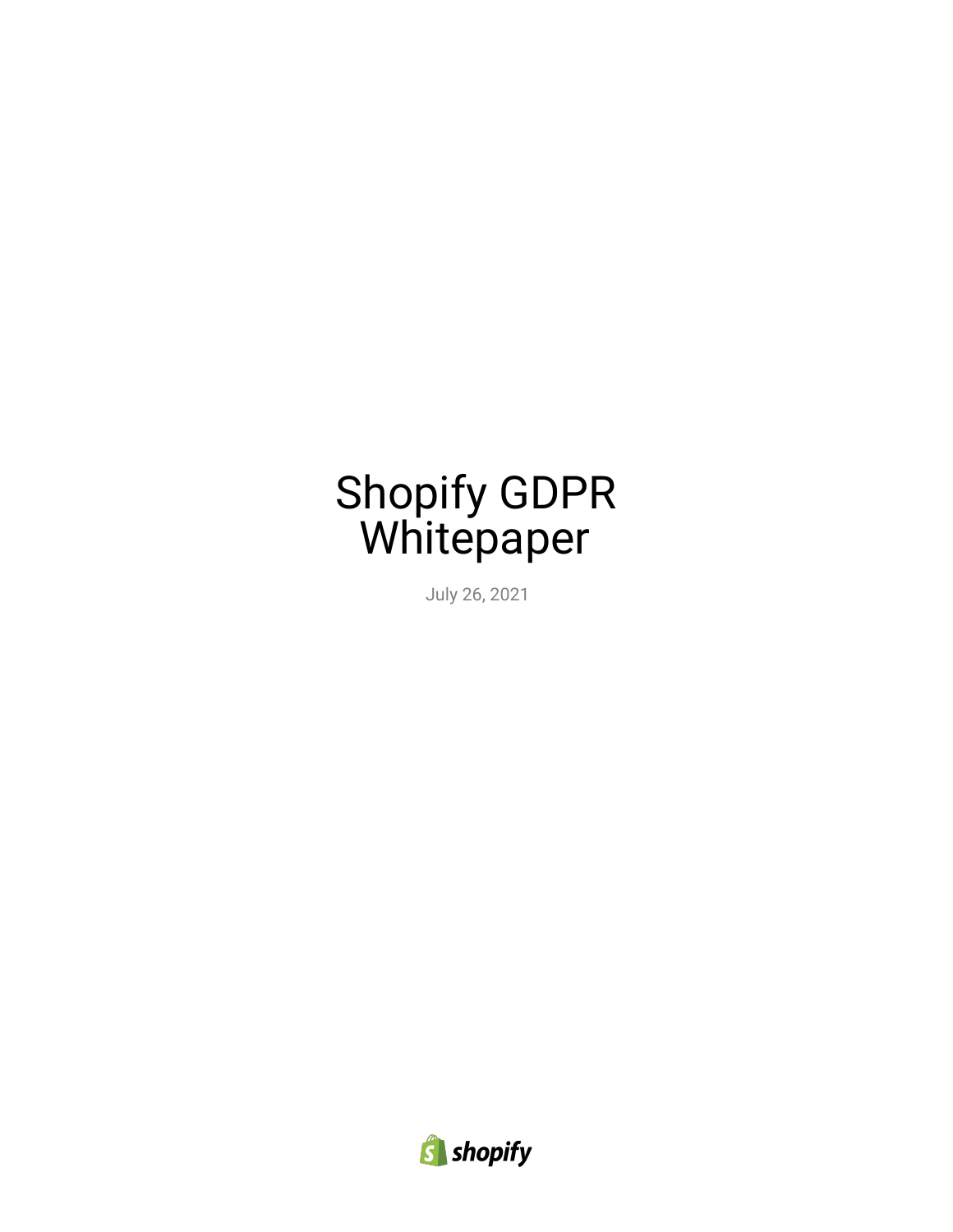# Table of contents

| 1            |     | <b>Disclaimer</b>                                        | $\overline{2}$ |
|--------------|-----|----------------------------------------------------------|----------------|
| $\mathbf{2}$ |     | <b>Introduction</b>                                      | $\overline{2}$ |
|              | 2.1 | Terms                                                    | $\overline{2}$ |
| 3            |     | <b>Global GDPR application</b>                           | $\overline{2}$ |
|              | 3.1 | Who does the GDPR apply to?                              | 2              |
|              | 3.2 | What data does the GDPR apply to?                        | 3              |
| 4            |     | Controller vs. processor status                          | 3              |
|              | 4.1 | Processor obligations                                    | 4              |
|              |     | 4.1.1<br>Subprocessing                                   | 4              |
|              |     | 4.1.2<br>Data protection impact assessments              | 4              |
|              |     | 4.1.3<br>Personal data breach reporting                  | 4              |
|              |     | 4.1.4<br>Appointment of a Data Protection Officer        | 5              |
|              | 4.2 | Controller obligations                                   | 5              |
|              |     | 4.2.1<br><b>Facilitating requests</b>                    | 5              |
|              |     | 4.2.2<br>Posting a privacy notice                        | 5              |
|              |     | 4.2.3<br>Complying with marketing and cookie regulations | 6              |
|              |     | 4.2.4<br>Obtaining consent to process children's data    | $\overline{7}$ |
|              |     |                                                          |                |
| 5            |     | Legal basis for processing                               | 7              |
| 6            |     | Data transfers                                           | 8              |
|              | 6.1 | <b>Within EEA</b>                                        | 8              |
|              | 6.2 | EEA to Canada                                            | 8              |
|              | 6.3 | <b>United States</b>                                     | 8              |
|              | 6.4 | Disclosures to third parties                             | 9              |
|              | 6.5 | App Store disclosures                                    | 10             |
| 7            |     | Data subject rights                                      | 10             |
|              | 7.1 | Customer erasure                                         | 10             |
|              |     | 7.1.1<br>Timing                                          | 10             |
|              |     | 7.1.2<br>Scope                                           | 11             |
|              | 7.2 | <b>Customer access</b>                                   | 11             |
|              | 7.3 | Merchant, partner, and shop user access and erasure      | 11             |
|              | 7.4 | Data portability                                         | 11             |
|              | 7.5 | Rectification                                            | 12             |
|              | 7.6 | Automated decision-making                                | 12             |
| 8            |     | Data protection and security                             | 12             |
|              | 8.1 | Organisational measures                                  | 13             |
|              | 8.2 | <b>Technological measures</b>                            | 13             |
|              |     | Monitoring and logging<br>8.2.1                          | 13             |
|              |     | 8.2.2<br>Security controls                               | 13             |
|              |     | 8.2.3<br>Security standards and certifications           | 13             |
| 9            |     | Contractual agreements and data processing addenda       | 14             |
|              | 9.1 | Shopify plans                                            | 14             |
|              | 9.2 | Shopify Plus plans                                       | 14             |
|              |     | 10 Accountability and transparency                       | 14             |

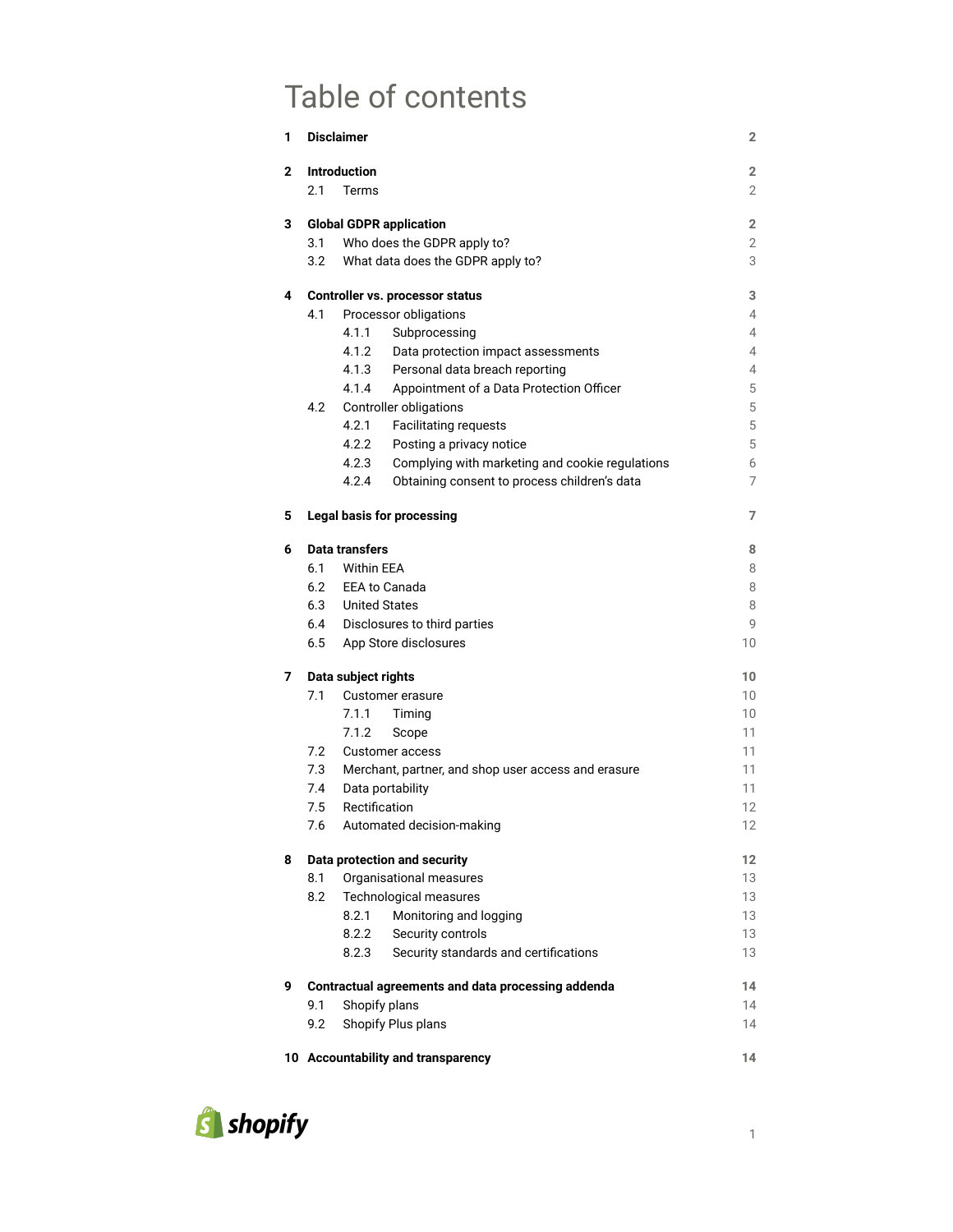# <span id="page-2-0"></span>1 Disclaimer

Please note that this document is provided for informational purposes only. Its contents may be subject to change over time. The information in this whitepaper does not modify existing contractual arrangements and may not be construed as legal advice.

# <span id="page-2-1"></span>2 Introduction

Shopify believes strongly in protecting your and your customers' personal data, and understands that doing so is critical to help you preserve the trust and confidence of your customers. This whitepaper presents Shopify's approach to GDPR preparation and compliance.

### <span id="page-2-2"></span>2.1 Terms

**BCRs:** Binding Corporate Rules.

**Controller:** Party that determines how and for what purposes personal data is processed.

**Customer:** Person visiting a store hosted by Shopify.

**Data subject:** Person about whom personal data relates.

**DPIA:** Data Protection Impact Assessment.

**EEA:** European Economic Area. EEA and European Union countries currently include Austria, Belgium, Bulgaria, Croatia, Cyprus, Czech Republic, Denmark, Estonia, Finland, France, Germany, Greece, Hungary, Iceland, Ireland, Italy, Latvia, Liechtenstein, Lithuania, Luxembourg, Malta, Netherlands, Norway, Poland, Portugal, Romania, Slovakia, Slovenia, Spain, and Sweden.

**GDPR:** General Data Protection Regulation.

**Merchant:** Party using Shopify to host their store.

**NDA:** Non-disclosure Agreement

**Partner:** Party that creates Shopify stores on behalf of merchants.

**Personal data:** Any information relating to an identified or identifiable person.

**PIPEDA:** Personal Information Protection and Electronic Documents Act.

<span id="page-2-3"></span>**Processor:** Party that processes personal data on behalf of the controller.

# 3 Global GDPR application

### <span id="page-2-4"></span>3.1 Who does the GDPR apply to?

#### **Shopify**

The GDPR applies to any company that handles the personal data of residents in the European Economic Area (EEA). Because Shopify works with merchants who serve customers in the EEA, and serves customers in the EEA directly, the GDPR applies to these elements of its business.

However, because Shopify believes strongly in data protection and privacy, it gives all of its merchants and partners the ability to offer their customers the rights afforded by the GDPR to control their personal data, wherever they live. Additionally, Shopify provides tools and processes for its merchants to fulfill GDPR-related requests from their customers regardless of the customer's location.

The GDPR also applies to Shopify when it offers its services to customers in the EEA directly and acts as a controller, for example with its app Shop.

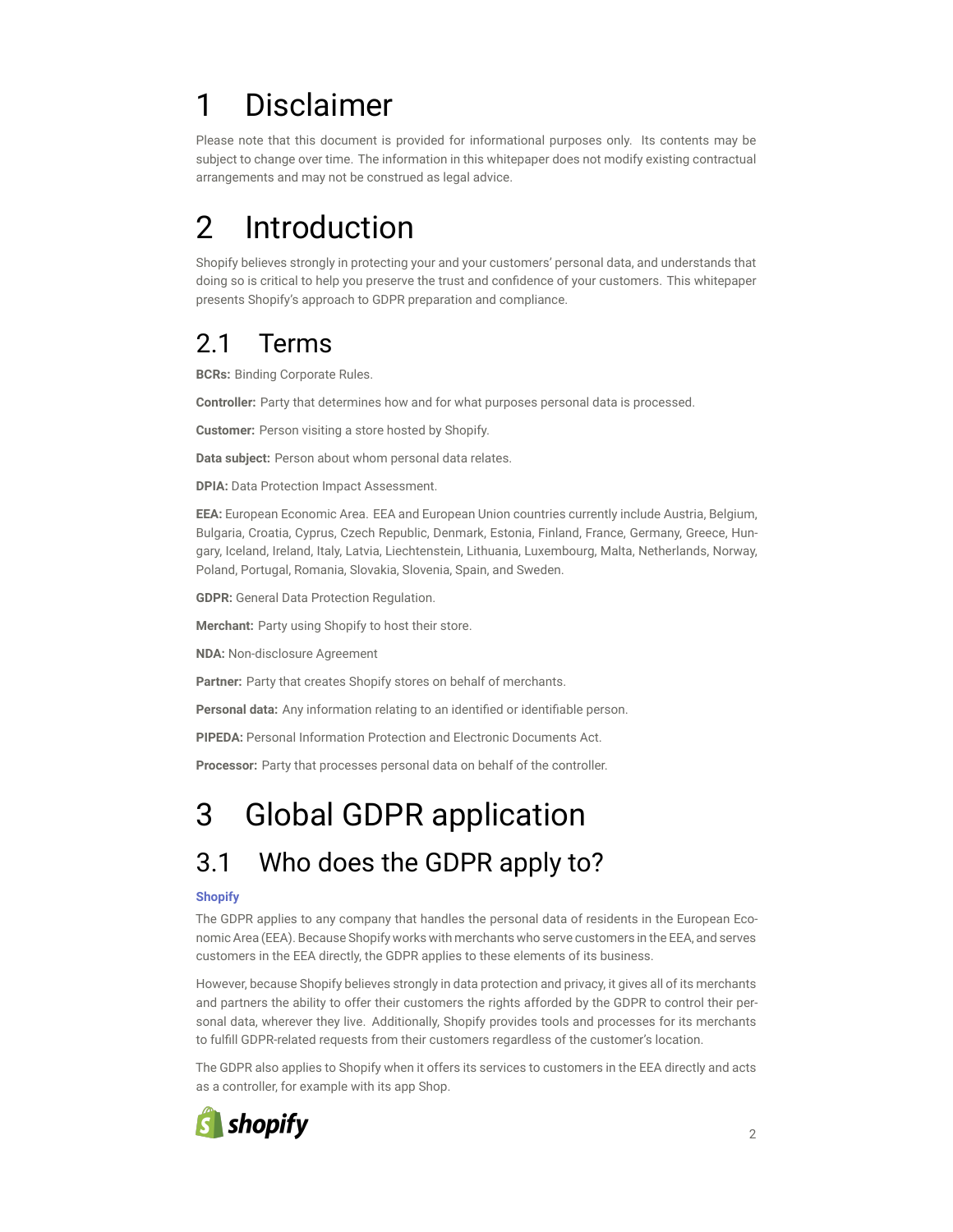#### **Merchants and partners**

Separate from the way in which the GDPR applies to Shopify, the regulation also applies to Shopify's merchants and partners who operate in the EEA or offer goods or services to residents of the EEA.

Each merchant is ultimately responsible for ensuring that their business complies with the laws of the jurisdictions in which they operate or have customers.

Using Shopify alone does not guarantee that a merchant or partner complies with the GDPR - merchant and customers must analyse their own business practices to ensure their compliance.

#### **Customers**

The GDPR also gives certain rights to identified or identifiable persons (referred to as *data subjects*), including customers visiting stores belonging to Shopify merchants. These include the right to request:

- Deletion (*erasure*) of their personal data
- Correction (*rectification*) of their data
- Access to their data
- An export of their data in a common (*portable*) format

<span id="page-3-0"></span>This topic is discussed more fully in the **Data subject rights** section.

### 3.2 What data does the GDPR apply to?

The GDPR generally applies to the collection and processing of personal data. Under the GDPR, *personal data* means any information relating to a data subject. An identifiable person is one who can be identified, directly or indirectly, in particular by reference to an identifier such as:

- Name
- Identification number
- Location data
- Online identifier (such as IP address or cookie ID)<sup>1</sup>

## <span id="page-3-1"></span>4 Controller vs. processor status

The GDPR separates data protection responsibilities into two categories: controllers and processors.

**Controller:** The party that determines for what purposes and how personal data is processed.<sup>2</sup>

**Processor:** The party that processes personal data on behalf of the controller.<sup>3</sup>

Under the GDPR, in most cases the merchant collects information from their customers as a controller. Generally, Shopify acts as a processor for the merchant with respect to such customer personal data.

The one exception is for customers with whom Shopify has a direct existing relationship.

For example, customers who use Shopify's Shop Pay service or Shop app, which allows the customer to store their payment information with Shopify for use across different Shopify stores, track packages, and find new Shopify stores near them.

Although in such cases the merchant may also separately be a controller of the customer's personal data, Shopify processes the personal data of these customers as a controller, as indicated in the following diagram.

 $3$ General Data Protection Regulation, Article 4(8).



<sup>&</sup>lt;sup>1</sup> General Data Protection Regulation, Article 4(1).

<sup>&</sup>lt;sup>2</sup> General Data Protection Regulation, Article  $4(7)$ .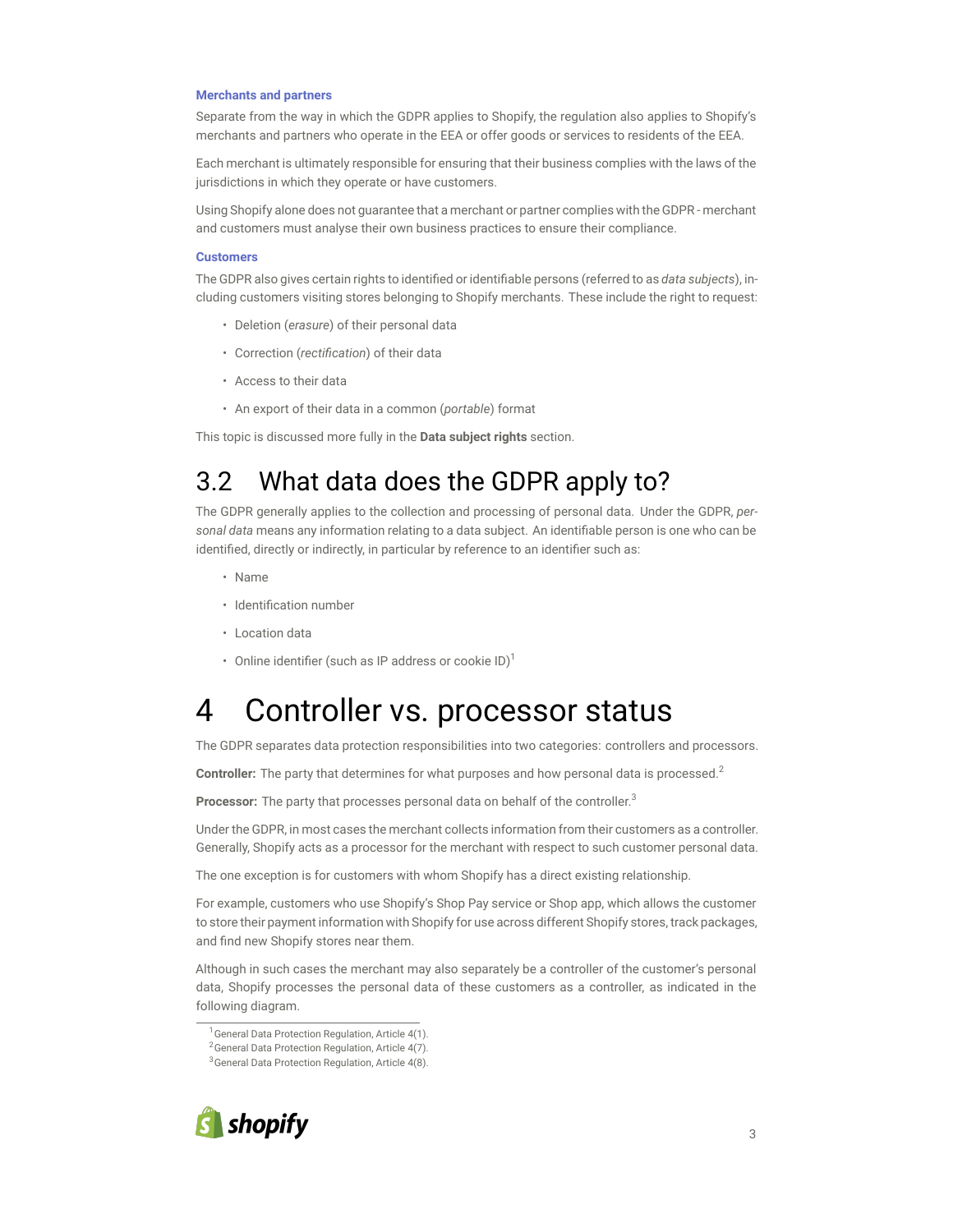

## <span id="page-4-0"></span>4.1 Processor obligations

To comply with the GDPR, generally the processor may only process personal data when authorised to do so by the controller.

Where Shopify is a processor for a merchant, it processes personal data on documented instructions from merchants. For example, when a merchant clicks **Fulfill items**, they give Shopify the instruction to process the data necessary to perform that action.<sup>4</sup>

Similarly, when a merchant selects a particular payment processor, or installs an application through the Shopify App Store, they give Shopify the instruction to transmit data to the relevant party.

<span id="page-4-1"></span>The GDPR also places several other responsibilities on the processor, discussed below:

#### 4.1.1 Subprocessing

Processors must notify and obtain consent from their controller when transmitting personal data to a subprocessor. Shopify uses a number of subprocessors to provide the service, including to:

- Store platform data
- Operate the forums and other portions of Shopify's website
- Respond to and manage support inquiries

When a merchant signs up for the Shopify service, they consent to allow Shopify to use subprocessors. A list of subprocessors is published in Shopify's Help Center.<sup>5</sup>

#### <span id="page-4-2"></span>4.1.2 Data protection impact assessments

Shopify conducts data protection impact assessments (DPIAs) any time a change in processing procedure occurs that is likely to result in a high risk to individuals' privacy rights. Shopify will help answer reasonable questions a merchant has about Shopify's processing activities.

#### <span id="page-4-3"></span>4.1.3 Personal data breach reporting

Processors must notify the controller after becoming aware of a personal data breach resulting from a breach of the processor's security.

Shopify is committed to ensuring that its incident response program meets the requirements of the GDPR. The specifics of breach notification are handled through a merchant's contract with Shopify.



<span id="page-4-4"></span><sup>&</sup>lt;sup>4</sup>See section 2.2.1 of Shopify's Data Processing Addendum: <https://www.shopify.com/legal/dpa>

<sup>5</sup>See: https://help.shopify.com/manual/your-account/GDPR/subprocessors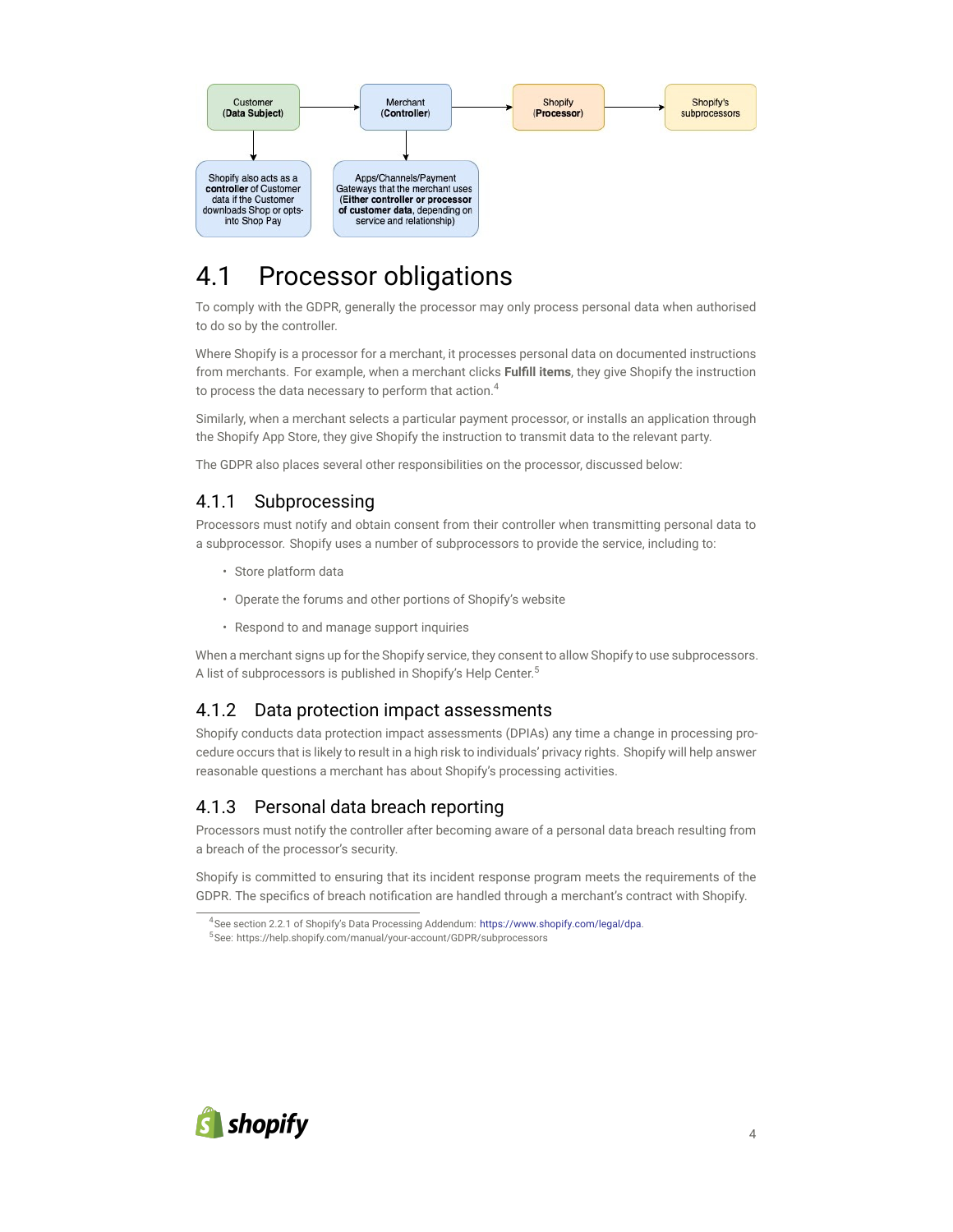#### 4.1.4 Appointment of a Data Protection Officer

Processors must appoint a Data Protection Officer if they conduct certain types of personal data processing. Merchants should consider whether they also need to appoint a Data Protection Officer.<sup>6</sup>

### <span id="page-5-0"></span>4.2 Controller obligations

<span id="page-5-1"></span>Under the GDPR, the controller has the following responsibilities:

#### 4.2.1 Facilitating requests

Controllers are obligated to help data subjects exercise their rights. $^7$ 

Shopify's merchants can do this easily from their admin as detailed in the **Data subject rights** section of this document.

#### <span id="page-5-2"></span>4.2.2 Posting a privacy notice

When personal data is collected from a data subject, controllers must provide certain minimum information about the intended processing of the personal data, as well as information about how to contact and identify the controller.<sup>8</sup>

Merchants are responsible for providing this information to their customers. Shopify provides this information in the Shopify Privacy Policy where it is a controller, and encourages merchants to provide this information in their own privacy policies.<sup>9</sup>

#### **Customers**

Shopify collects the following elements of personal data from customers on behalf of merchants:

- Name
- Shipping and billing addresses
- IP address
- Customer email or phone number (if required by merchant)
- Company name (if required by merchant)
- Information from cookies, stored temporarily as per Shopify's Cookie Policy (for example, which landing page the customer arrived from, how many times the customer has visited the site, device and browser used, and products stored in the cart) $10$
- Information about the orders customers initiate so that Shopify may fulfill those orders.

If a customer contacts Shopify for customer support, Shopify also collects the following information:

 $7$ General Data Protection Regulation, Article 12(2).



<sup>&</sup>lt;sup>6</sup> General Data Protection Regulation, Article 37.

<sup>8</sup>General Data Protection Regulation, Article 13.

<sup>&</sup>lt;sup>9</sup>See: [https://www.shopify.com/legal/privacy.](https://www.shopify.com/legal/privacy)

<sup>10</sup>See: [https://www.shopify.ca/legal/cookies.](https://www.shopify.ca/legal/cookies)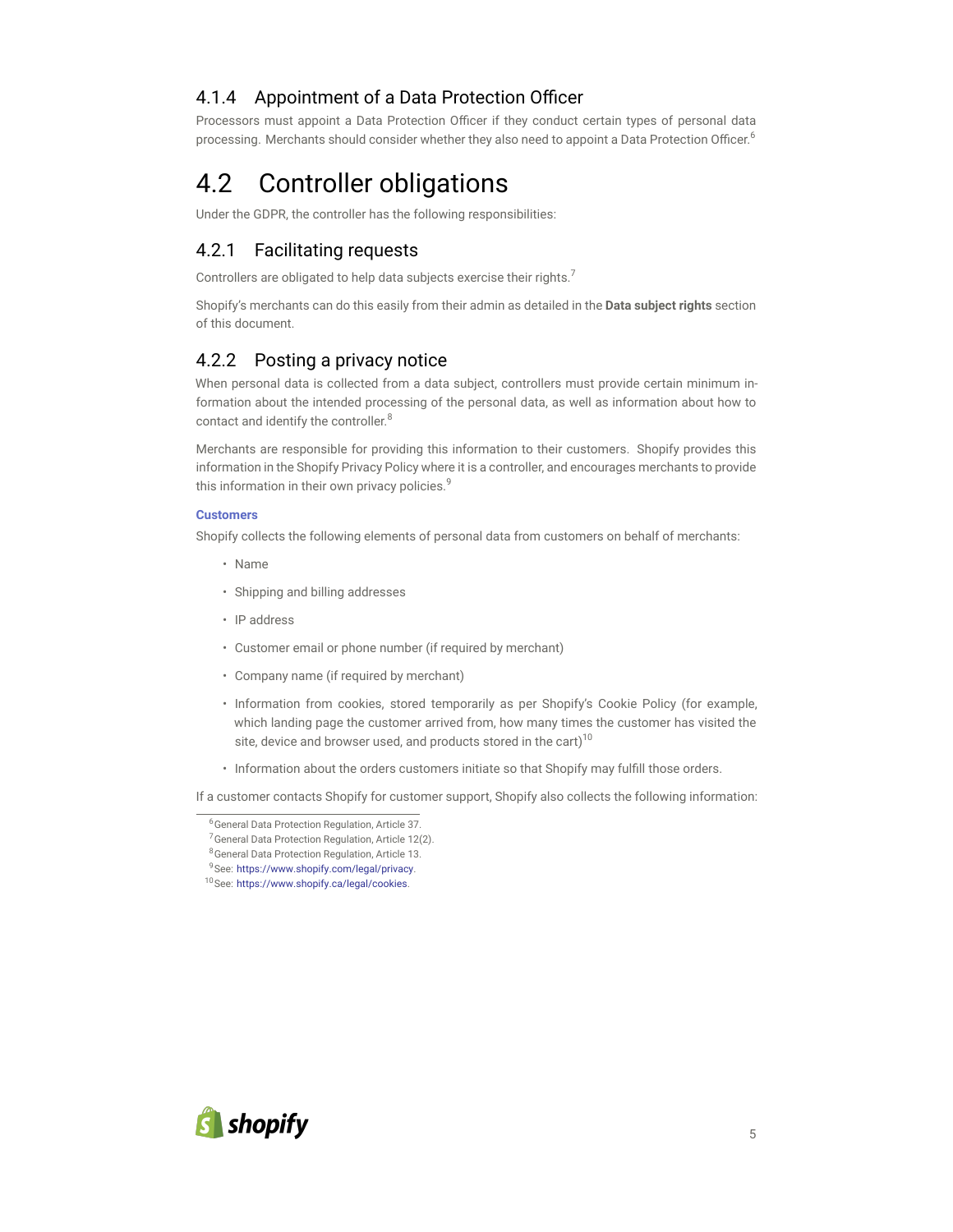#### **Telephone support**

Shopify collects:

- Phone number
- Call audio
- Other personal information provided during the call

In accordance with Shopify's Terms of Service, Shopify may request additional documentation during the call to verify identity.<sup>11</sup>

#### **Chat support**

Shopify collects:

- Name
- Email address
- Information about the device and browser used
- Network connection
- IP address
- Chat transcript
- Other personal information provided during the chat

In accordance with our Terms of Service, Shopify may request additional documentation during the chat to verify identity.<sup>12</sup>

#### **Forums**

Shopify collects:

- Name
- Email address
- Website URL
- Other personal information the user may post

#### <span id="page-6-0"></span>4.2.3 Complying with marketing and cookie regulations

Controllers are responsible for making sure that they comply with marketing and cookie regulations in the jurisdictions in which they operate.

Merchants with EU customers should make sure that they obtain appropriate consent for the use of cookies—the ePrivacy Directive generally requires some form of consent in order to use tracking technologies.<sup>13</sup>

All merchants should similarly make sure that their email marketing practices comply with applicable e-marketing or anti-spam requirements.

Information on how Shopify handles cookies can be found in our Cookie Policy.<sup>14</sup>



<span id="page-6-1"></span><sup>11</sup>See: [https://www.shopify.com/legal/terms.](https://www.shopify.com/legal/terms)

<sup>12</sup>See: [https://www.shopify.com/legal/terms.](https://www.shopify.com/legal/terms)

<sup>&</sup>lt;sup>13</sup> Directive 2002/58/EC of the European Parliament and of the Council of 12 July 2002 concerning the processing of personal data and the protection of privacy in the electronic communications sector (Directive on privacy and electronic communications). Will be replaced by the ePrivacy Regulation.

<sup>14</sup>See: https://www.shopify.ca/legal/cookies.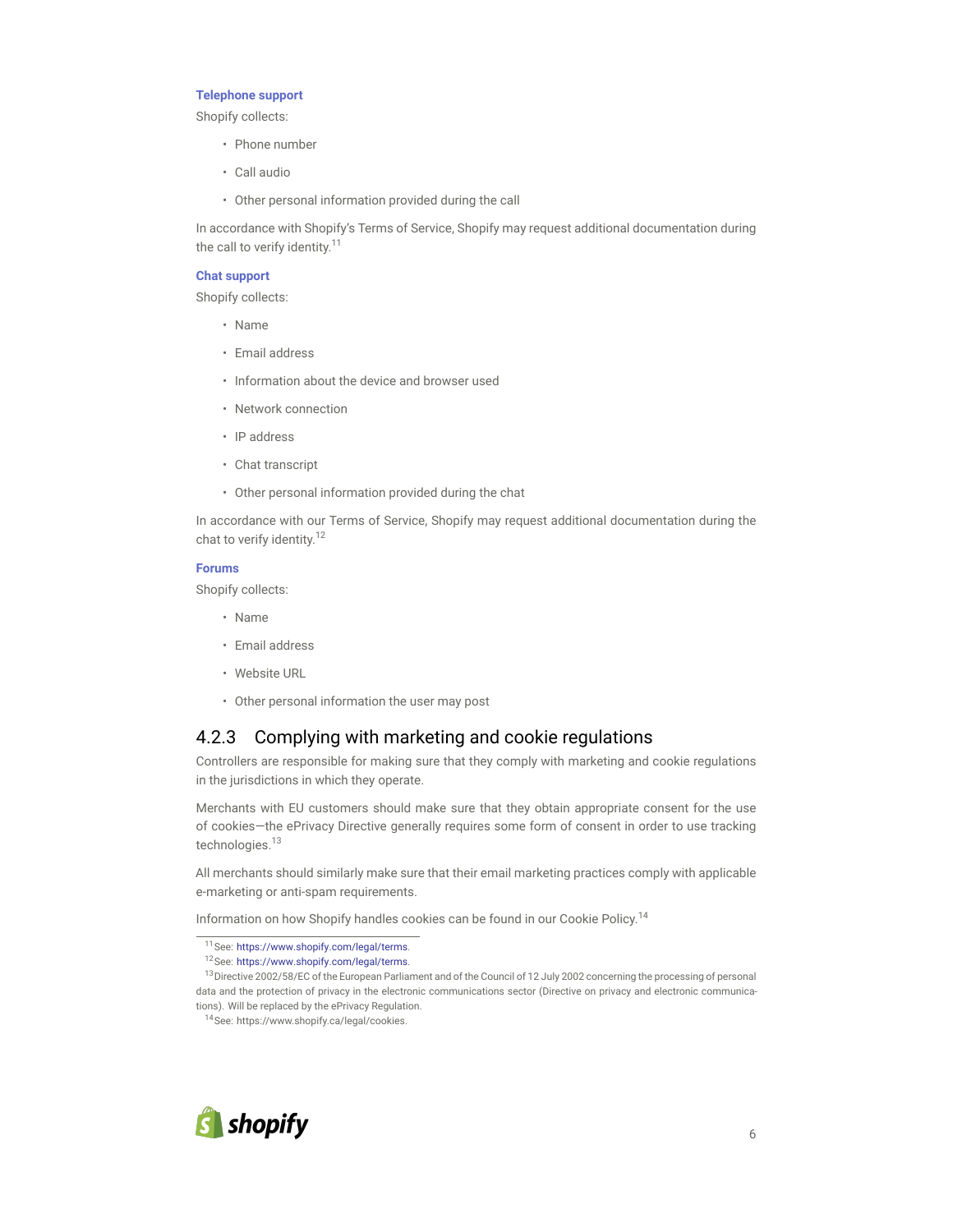#### 4.2.4 Obtaining consent to process children's data

When offering goods or services online directly to children under 16 years of age, the controller is responsible for obtaining verifiable consent from the child's parents for processing their data.<sup>15</sup>

<span id="page-7-0"></span>Merchants are responsible for assessing whether they need to obtain a higher level of consent for certain customers.

## 5 Legal basis for processing

Personal data cannot be processed except under a recognized legal basis (unless an exemption applies). The GDPR sets out a list of possible legal bases under which personal data may be processed. These reasons include:

- Consent
- Contractual obligations
- Legal obligations
- The public's interests
- Legitimate interests of the controller or third party, balanced against the rights of the data subject<sup>16</sup>

*Consent* of the data subject means the data subject has agreed to the processing of their personal data with a clear affirmative action.<sup>17</sup>

This agreement must be:

- Freely given
- Specific
- Informed
- Unambiguous

Merchants, as controllers of their customers' personal data, are responsible for ensuring they have a proper legal basis for doing so, including keeping evidence of consent when processing is based on consent.<sup>18</sup>

As its merchants' processor, Shopify is not responsible for the merchants' legal bases but only processes customers' personal data on behalf of and on the instructions of the merchant. In certain cases, however, the law may additionally require consent for certain types of processing (for example, when placing or retrieving cookies on a device). In such cases, the merchant is also responsible for obtaining appropriate consent.

Upon request, Shopify will provide merchants with any reasonable information they require to obtain consent. Information on the cookies that Shopify places can be found in our Cookie Policy.<sup>19</sup>



<span id="page-7-1"></span> $15$ General Data Protection Regulation, Article 8. Individual member states may lower the age of consent.

<sup>&</sup>lt;sup>16</sup> General Data Protection Regulation, Article 6.

<sup>&</sup>lt;sup>17</sup> General Data Protection Regulation, Article 4(11)

<sup>18</sup> General Data Protection Regulation, Article 7(1).

<sup>19</sup> See: https://www.shopify.ca/legal/cookies.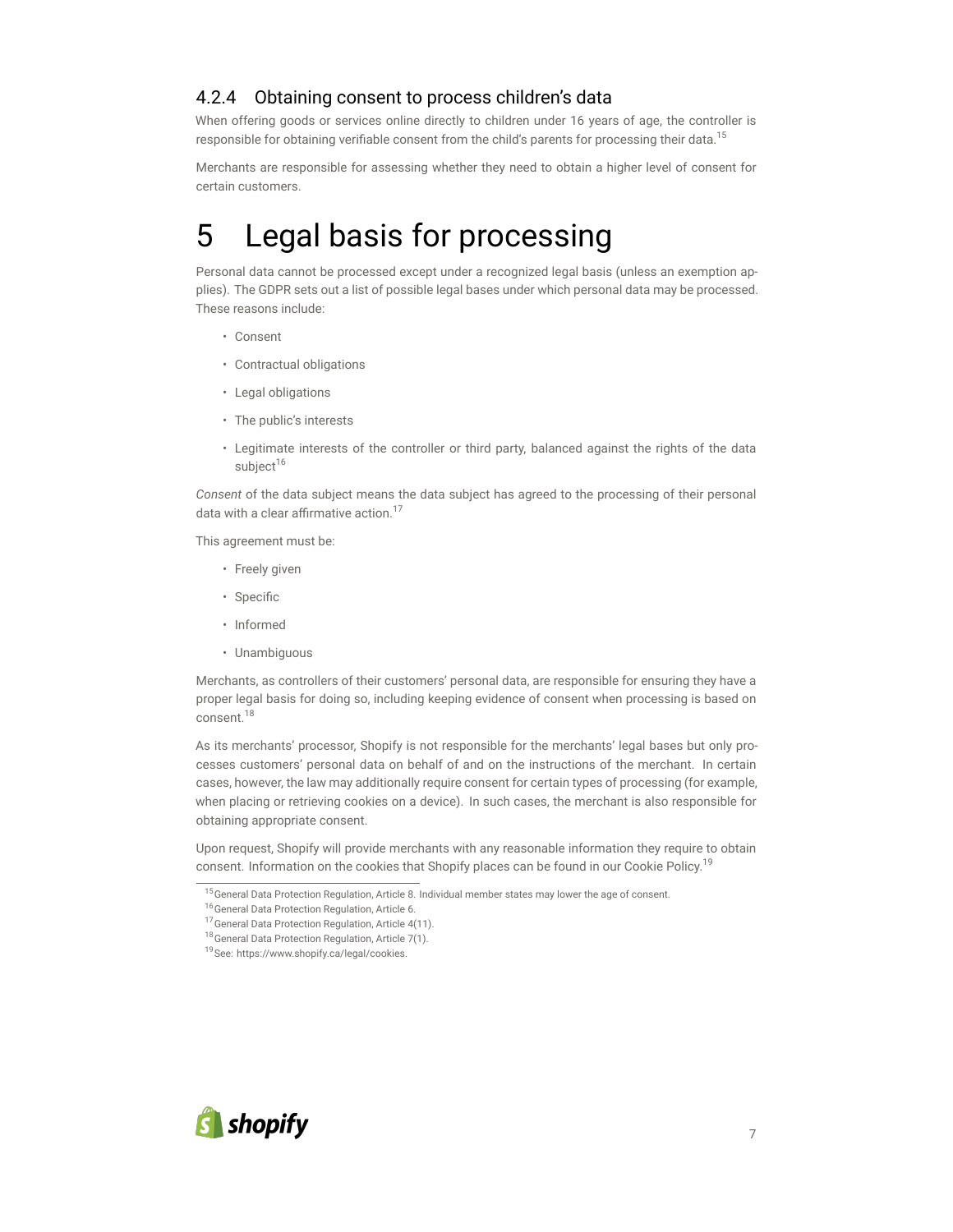## 6 Data transfers

Personal data of residents of the EEA can only be transferred to recipients outside the EEA if the recipient has adequate protections in place. These protections may include:

- Adherence to domestic laws that have been deemed adequate by the European Commission
- Negotiated agreements between countries
- Contractual protections
- Approved sets of internal policies (Binding Corporate Rules)
- Approved codes of conduct or certifications

Shopify has protections for personal data in every step of its data flow, as described below. More details can be found in our *[Cross-border data transfer whitepaper](https://help.shopify.com/en/manual/your-account/privacy/GDPR/cross-border-data)*.

### <span id="page-8-0"></span>6.1 Within EEA

EEA personal data is received and initially processed by Shopify's Irish entity, Shopify International Ltd.

## <span id="page-8-1"></span>6.2 EEA to Canada

Data is exported from the EEA to Shopify's Canadian parent entity, Shopify Inc. This export takes place within Shopify's corporate structure.

Data within Shopify Inc. is protected under PIPEDA, Canada's private sector privacy legislation, which is considered adequate under the GDPR.<sup>20</sup>

### <span id="page-8-2"></span>6.3 United States

Shopify Inc. uses a combination of data centers and cloud service providers to store this personal data in the United States and Canada.

When personal data is transferred to the United States, it is done through contractual data protection addenda (DPAs) with third-party service providers.

Additionally, Shopify is in the process of applying for approval of Binding Corporate Rules (BCRs) by the Irish Data Protection Commissioner. After they are approved, Shopify will rely on these BCRs to protect the personal data that is transferred between Shopify's corporate entities worldwide.



<span id="page-8-3"></span> $20$ Pursuant to the European Commission's adequacy decision 2002/2/EC. Commission Decision of 20 December 2001 pursuant to Directive 95/46/EC of the European Parliament and of the Council on the adequate protection of personal data provided by the Canadian Personal Information Protection and Electronic Documents Act (notified under document number C(2001) 4539), online at: [http://eur-lex.europa.eu/legal-content/EN/TXT/?uri=CELEX:32002D0002&qid=1415699250815.](http://eur-lex.europa.eu/legal-content/EN/TXT/?uri=CELEX:32002D0002&qid=1415699250815)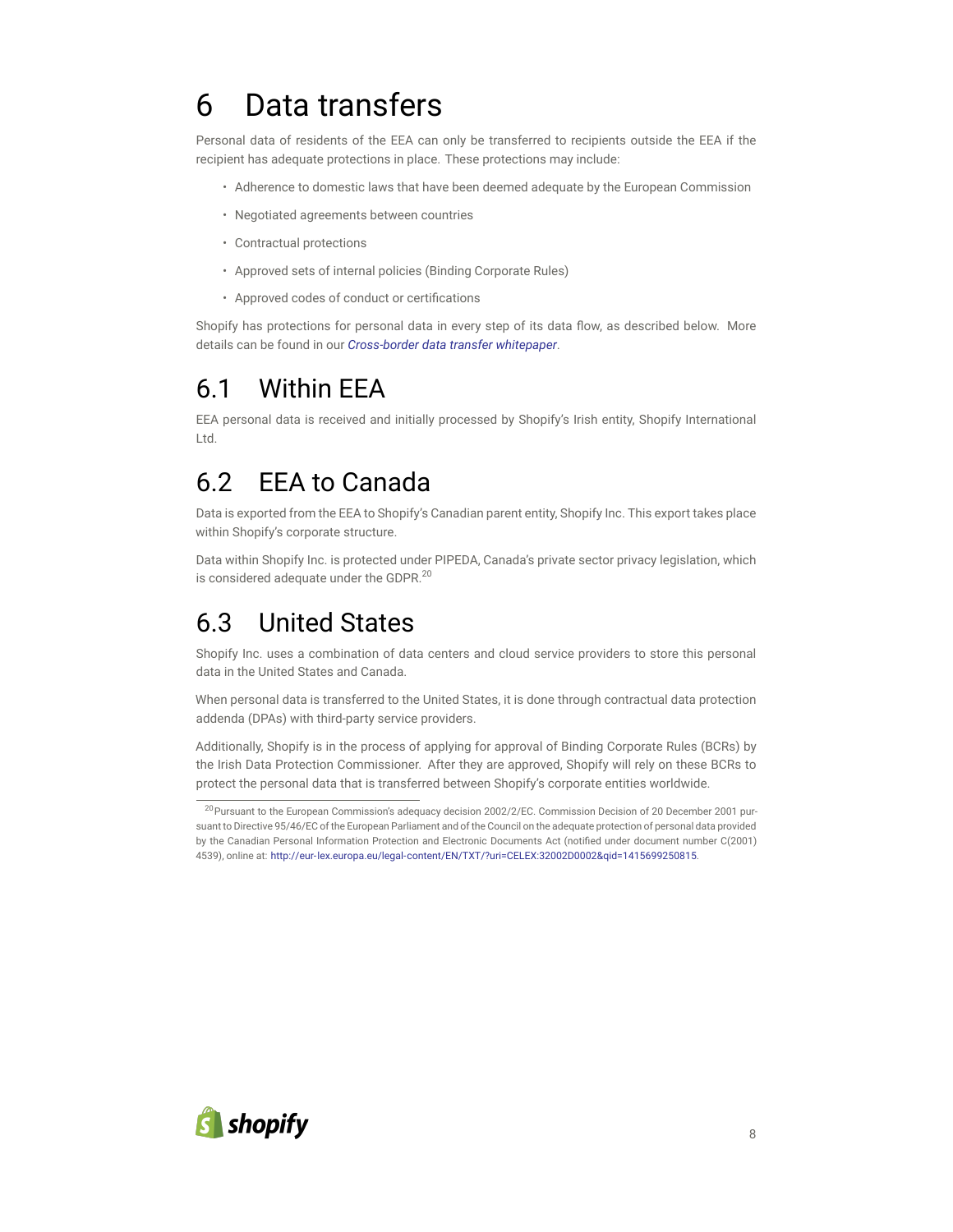### 6.4 Disclosures to third parties

Shopify will never independently sell personal data for commercial purposes. However, Shopify does disclose personal data to third parties or allow third parties to access personal data to help provide services—for example, to:

- Store platform data
- Operate the forums and other portions of Shopify's website
- Respond to and manage support inquiries

Additionally, Shopify may provide personal data, where permitted, to prevent, investigate, or respond to:

- Potential fraud
- Illegal conduct
- Physical threats
- Violations of any agreements with Shopify

Shopify also provides information to third parties when legally required to do so. Where Shopify believes it is legally required to provide information, and not legally prohibited from disclosing the existence of the legal order, it will notify the data subject and give the data subject a chance to seek a protective order.

More information on when Shopify discloses personal data can be found in our *[Guidelines for Legal](https://www.shopify.com/legal/gvtaccesspolicy) [Requests for Information](https://www.shopify.com/legal/gvtaccesspolicy)*. ## Shopify ecosystem

If a merchant agrees to use a third-party service provider such as a payment processor, a sales channel, or an app that is not controlled by Shopify, the respective service provider's use of personal data is controlled by the merchant's agreement with the provider. Shopify is not responsible for the data practices of these third-party service providers, and merchants should carefully evaluate these service providers as they would any third party.

<span id="page-9-0"></span>Shopify recognises that it might be difficult for some merchants to obtain enough information from these service providers to conduct a careful evaluation. Shopify is working with these providers to make sure that they make information available to merchants about their data practices.

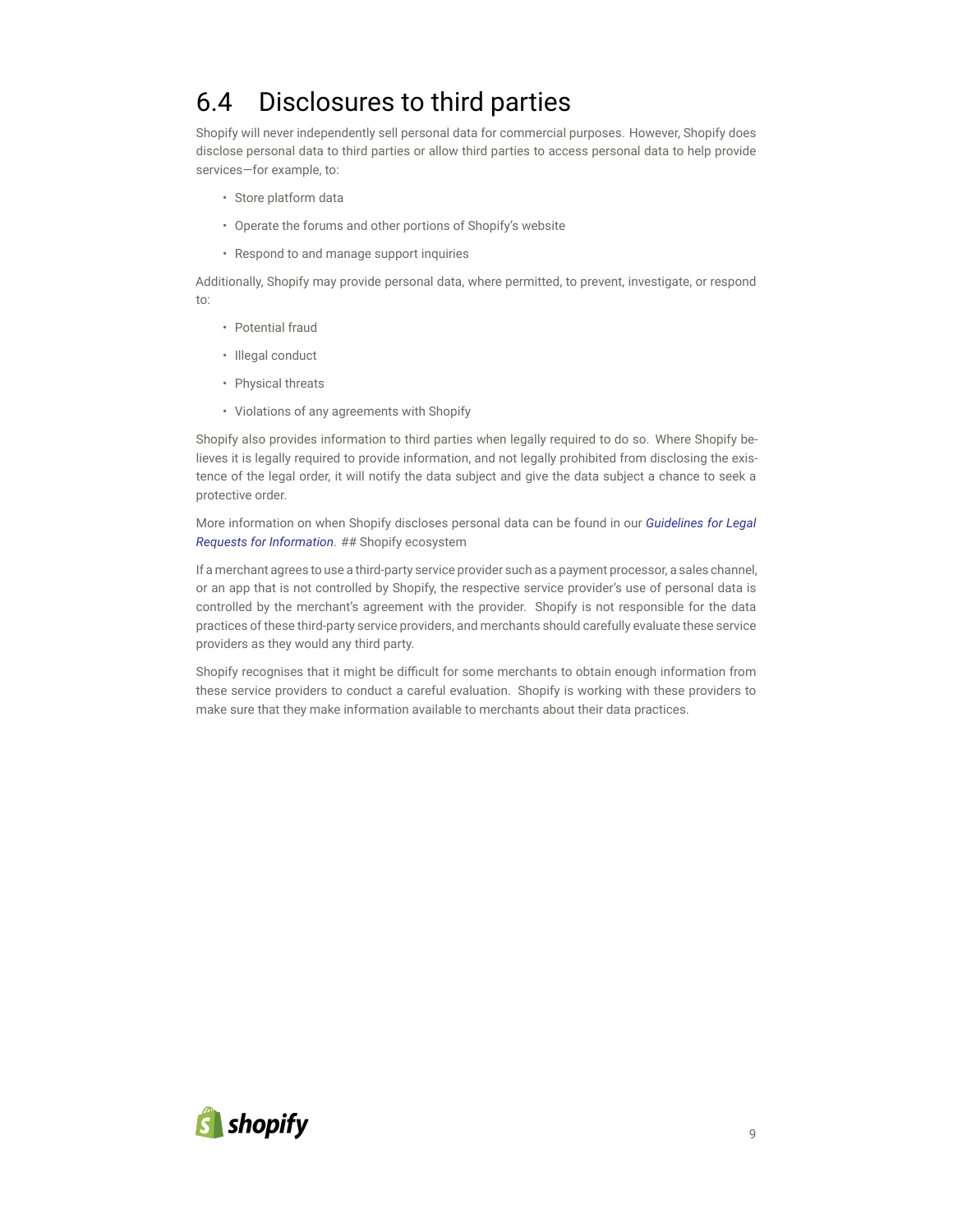## 6.5 App Store disclosures

Similarly, Shopify is requiring all apps on the Shopify App Store to post disclosures about how the app handles personal data, but Shopify is not responsible for any app's data collection or use, or for how the merchant uses the app. The merchant is responsible for reviewing these disclosures and to ensure that their use of the app complies with the laws of the jurisdictions in which the merchant operates or where it has customers.

## <span id="page-10-0"></span>7 Data subject rights

The GDPR provides data subjects (in this case, customers) with certain rights over their personal data. Generally, data subject requests must be addressed within one month, unless they are exceptionally complex or numerous. $^{21}$  The following rights are granted to data subjects.

### <span id="page-10-1"></span>7.1 Customer erasure

Data subjects have the right to request that their personal data be erased in certain circumstances.

If a merchant receives a request from a customer to erase their personal data the merchant should:

- Verify that the requester is the same as the data subject (that is, the requester is not asking to erase someone else's personal data)
- Confirm there is no legal reason to preserve this data

If both conditions are satisfied, the merchant should navigate to the customer's page in their admin, and click "Erase Personal Data". This button is available to the Account Owner only.

After a request is received, Shopify will ensure that the relevant personal data is erased. Shopify will also send requests to the apps and channels that the merchant has installed to similarly redact that customer's data. If erasing it is impossible, Shopify will let the merchant know to what degree it is impossible, and why.

In addition to contacting Shopify, the merchant should also work with any relevant third parties to make sure that they delete or anonymise the personal data.

Shopify will email the merchant once the redaction is complete. The merchant can then notify the customer.

### <span id="page-10-2"></span>7.1.1 Timing

Once an erasure request is submitted, the merchant has a ten day grace period in which to cancel the request. To cancel the request, contact [Shopify Support](https://help.shopify.com/en) and specify the URL of your store and which customer's redaction request should be cancelled.

Personal data will not be erased from Shopify if the customer has made an order within the last 180 days (the usual window in which a customer can make a chargeback). However, Shopify will log the erasure request, and automatically erase the data once this time has passed. If a merchant wishes to override this 180 day hold, they may contact [Shopify Support](https://help.shopify.com/en) to waive the waiting period.

If the customer makes another purchase after their information has been redacted, a new customer account will be created.



<span id="page-10-3"></span><sup>&</sup>lt;sup>21</sup> General Data Protection Regulation, Article 12(3).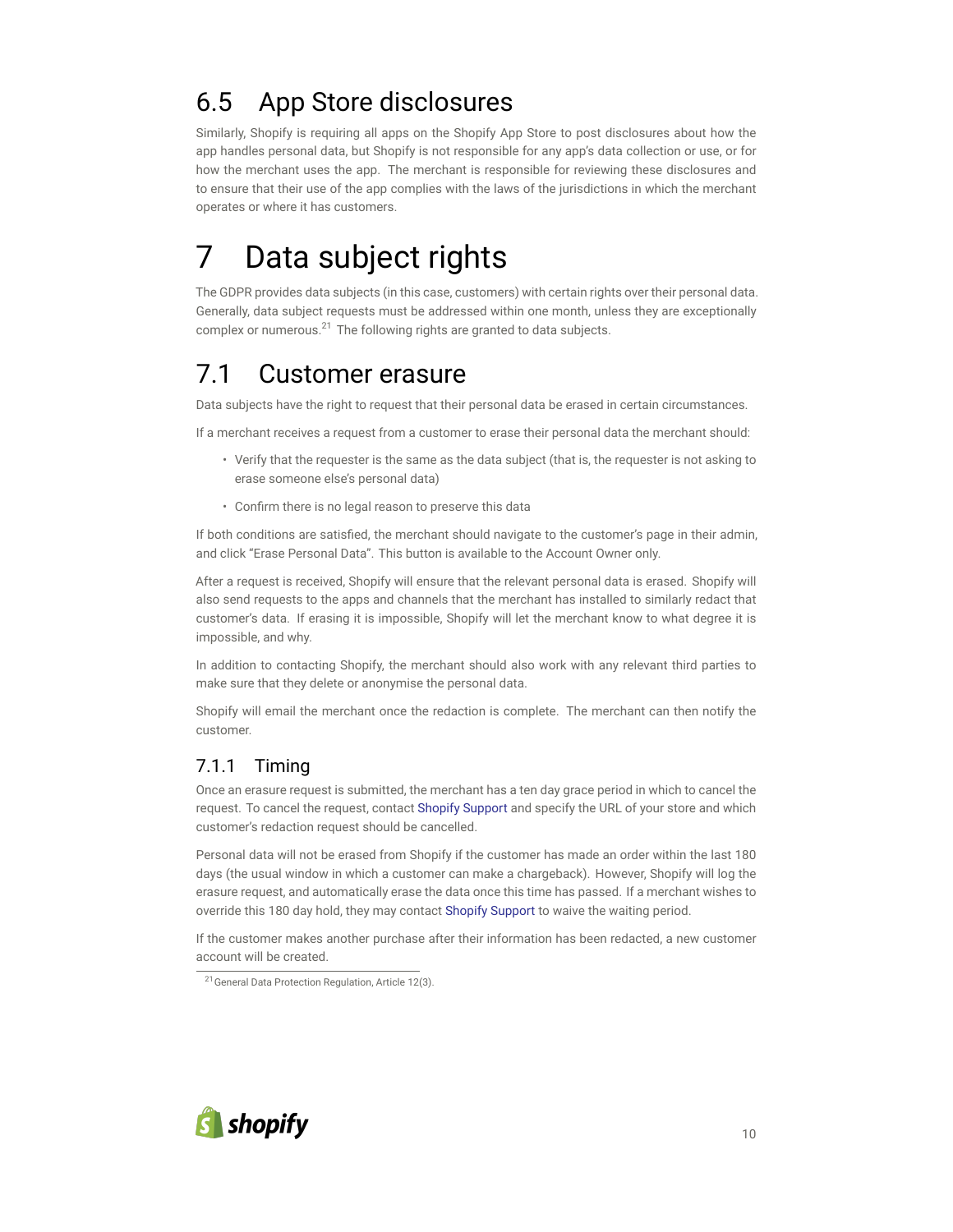#### 7.1.2 Scope

When processing a request for erasure, Shopify will anonymise the personal data of the customer, but keep non-personal data such as revenue information and order details. Order details that are retained include the gateway used to process payment, time of sale, amount paid, currency, subtotal, shipping cost, taxes added, shipping method, item quantity, item name, SKU, and payment method. Shopify will also not redact any text that has been entered manually by the merchant into free-form text boxes, such as comments on a customer's timeline or notes on orders. Merchants may edit or delete this text themselves at any time.

If no data erasure requests are received, Shopify will keep data for the lifetime of a store, and purge personal data within 90 days after a store is closed.

### <span id="page-11-0"></span>7.2 Customer access

Controllers must, upon request, explain to data subjects how their personal data is processed and provide access to this personal data.

If merchants cannot export data sufficient to fulfill the request from their admin, they can request the information from Shopify. Similar to a request for erasure, if a customer requests access to their personal data, the merchant should first validate the identity of the requester.

To submit a request, the merchant can navigate to the customer's page in their admin, and click "Request Customer Data".

When Shopify receives the request, it will:

- Confirm whether personal data about a customer is being processed by Shopify
- Confirm what categories of data are being processed by Shopify
- Provide the customer or merchant with the relevant information from Shopify systems

## <span id="page-11-1"></span>7.3 Merchant, partner, and shop user access and erasure

Merchants, Partners, Shop users, and others who have an account with Shopify can also request that Shopify erase the information that Shopify holds about them. To do so, they can submit a request through our [Data Subject Request Portal.](https://legal.shopify.com/templates/srr.html)

## <span id="page-11-2"></span>7.4 Data portability

Controllers who process data using automation must, in limited circumstances, provide data subjects with their personal data upon request. This data must be provided in a commonly used and machinereadable format.

Merchants may export some data directly from their store's admin page. Many data types can be exported to common formats such as Excel or CSV with one click:

- Transaction histories
- Payouts
- Product lists
- Customer lists

<span id="page-11-3"></span>In addition, if a merchant contacts Shopify to request copies of processed data, Shopify will make the data available in a common format.

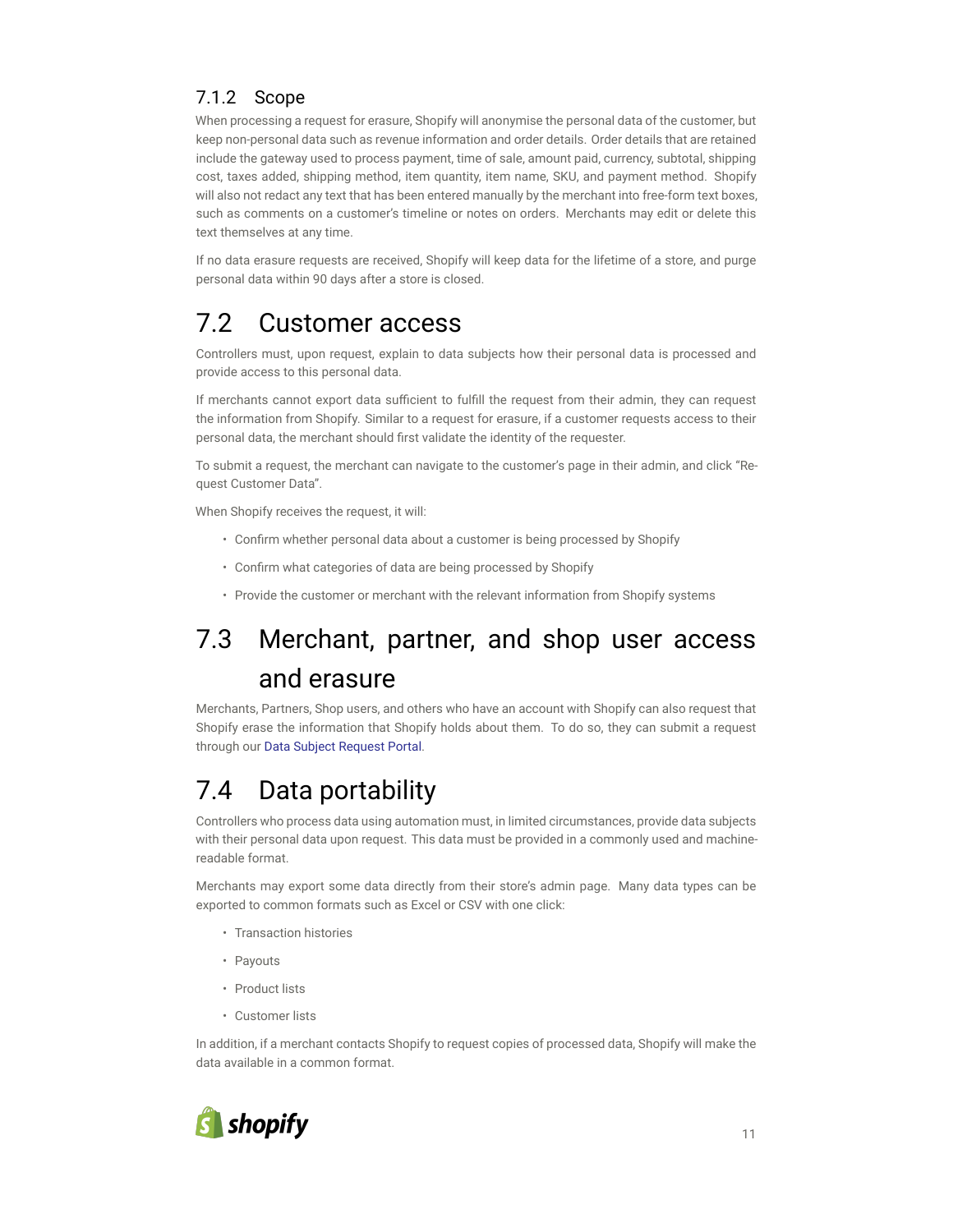### 7.5 Rectification

Data subjects have the right to correct incomplete or inaccurate personal data held or processed by a controller.<sup>22</sup>

<span id="page-12-0"></span>Shopify's platform allows a merchant to change customer records directly from their store admin.<sup>23</sup>

## 7.6 Automated decision-making

Data subjects have the right to object to processing based solely on automated decision-making (which includes profiling), when that decision-making has a legal effect on the data subject or otherwise significantly affects them.<sup>24</sup> An example of a legal effect is a decision that impacts an individual's legal or civil rights, or their rights under a contract. Examples of significant effects include decisions that have a financial impact on individuals, or impact their employment.

Shopify does not currently engage in fully automated decision-making that has a legal or otherwise significant effect using customer data.

Services that include elements of automated decision-making are highlighted in the table below:

| <b>Service</b>                                                   | <b>Implementation details</b>  |
|------------------------------------------------------------------|--------------------------------|
| Temporary denylist of IP addresses associated with repeated      | Persists for a small number of |
| failed transactions                                              | hours.                         |
| Temporary denylist of credit cards associated with denylisted IP | Persists for a small number of |
| addresses                                                        | days.                          |

## <span id="page-12-1"></span>8 Data protection and security

Under the GDPR, controllers and processors are required to implement appropriate technical and organisational measures.25

Shopify has implemented many of the controls and processes identified in the GDPR, including:

- Anonymising and encrypting personal data
- Ensuring confidentiality, integrity, availability, and resilience of processing systems
- Restricting who may access personal data
- Ensuring availability and access to personal data in the event of a physical or technical incident
- Performing regular testing, assessments, and evaluation of technical and organisational security measures



<span id="page-12-2"></span><sup>22</sup>General Data Protection Regulation, Article 16.

<sup>23</sup>However, current orders cannot be modified.

<sup>24</sup>General Data Protection Regulation, Article 21.

<sup>&</sup>lt;sup>25</sup> General Data Protection Regulation, Article 25, 32.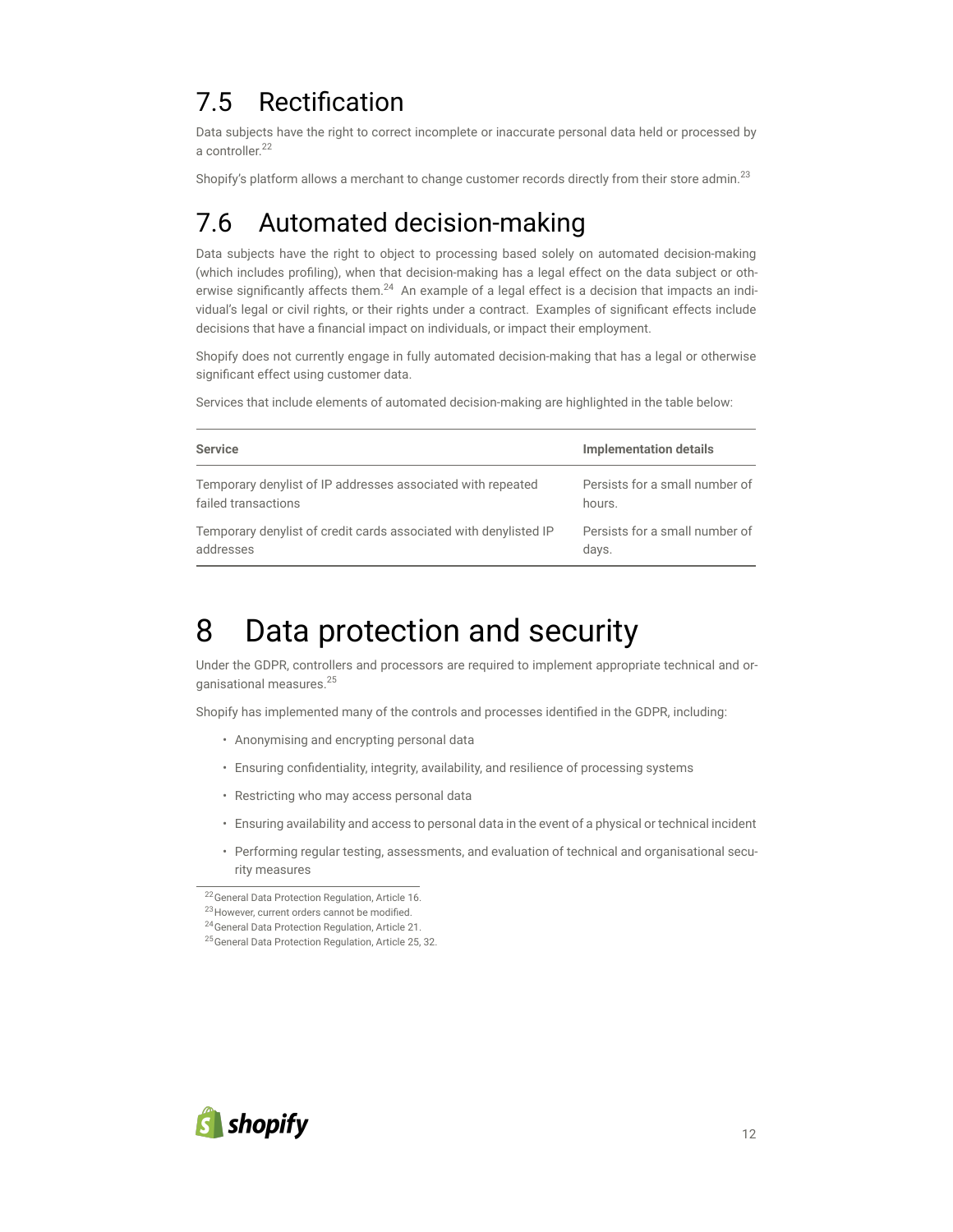### 8.1 Organisational measures

Shopify has a robust, cross-functional data protection program that is integrated with its information security program and includes several teams across the organisation. In particular, the data protection program includes a designated Data Protection Officer, who reports to senior management, as well as individuals from:

- Internal Security
- Legal
- Legal Operations
- Production Security
- Processing Integrity

### <span id="page-13-0"></span>8.2 Technological measures

#### <span id="page-13-1"></span>8.2.1 Monitoring and logging

Controllers—and where applicable, their representative—must maintain records of the personal data processing activities for which they are responsible.

Shopify maintains system and application logs relating to events and access to certain systems used for the processing of personal data. These logs are stored on log servers for approximately a month, and then moved to offsite backup locations, where they remain available for at least 12 months.

#### <span id="page-13-2"></span>8.2.2 Security controls

Shopify encrypts data sent to and from merchants and customers using the HTTPS protocol.

Shopify also encrypts any sensitive stored information, and salts and hashes merchant and customer passwords using bcrypt.

Merchants can also set up additional security features. An account holder can take the following actions from their Shopify admin:

- Enable multi-factor authentication for staff
- Define, to a certain extent, what personal data is collected from customers
- View certain activity logs, including recent login activity by staff
- Set role-based permissions for staff accounts

#### <span id="page-13-3"></span>8.2.3 Security standards and certifications

Shopify and all online stores powered by Shopify are Level 1 PCI-DSS compliant.<sup>26</sup>

Shopify uses third-party data centers with industry-standard certifications. Examples include:

- Tier III
- ISO 27001
- PCI-DSS

<span id="page-13-4"></span><sup>26</sup>See: [https://www.shopify.ca/pci-compliant.](https://www.shopify.ca/pci-compliant)